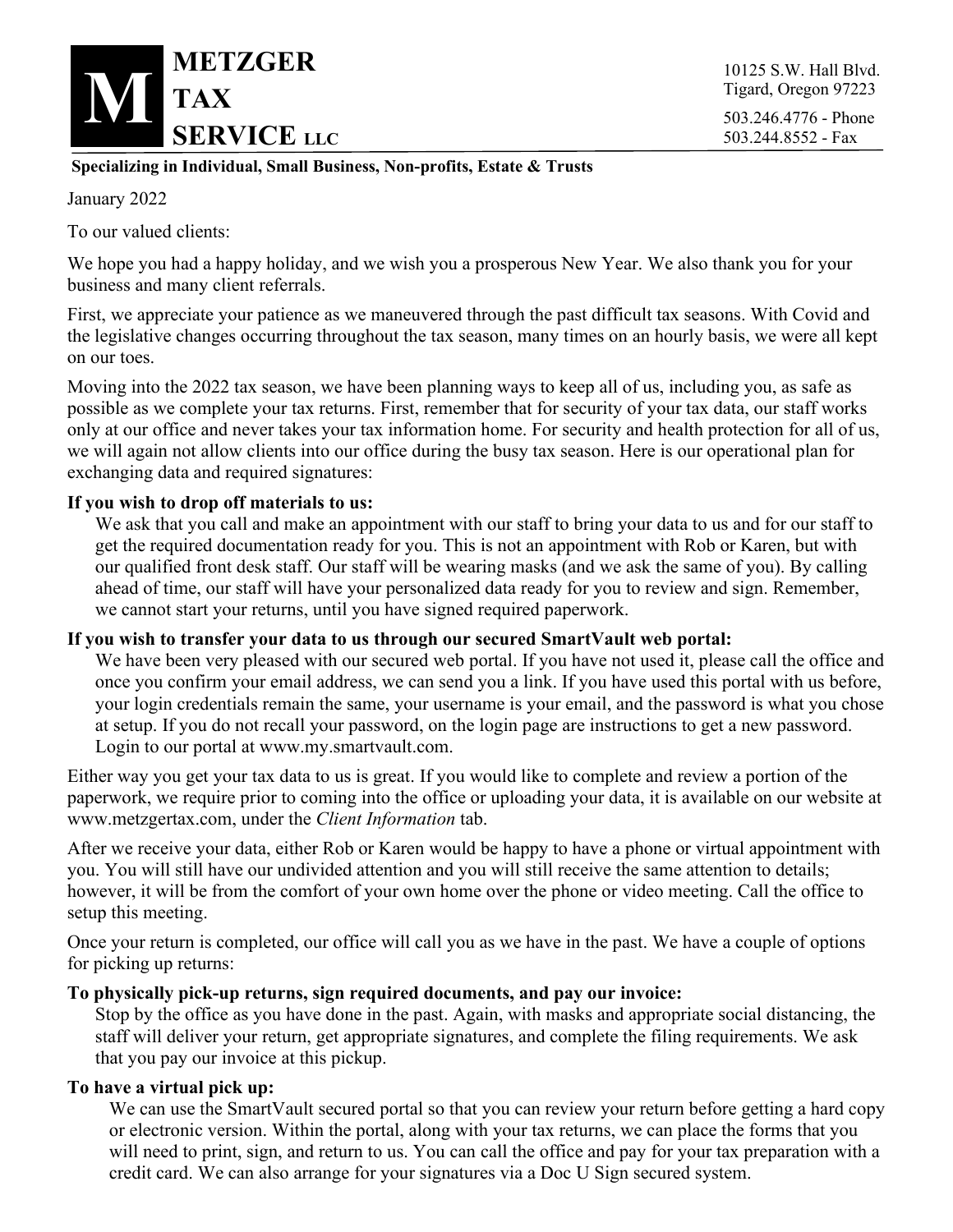We have been taking many tax courses to keep track of the myriad of changes with new tax regulations. The following are a few notable changes that may affect your specific 2021 tax preparation:

The Stimulus funds that many received in 2021 of \$1,400 per person needs to be included within the reporting for your 2021 tax return. The stimulus funds are not Federally taxed, but we are required to report and reconcile to ensure you got the correct amount. This reconciliation is a tedious calculation, and we will be adding a surcharge when preparing your tax return. When you got the stimulus payment, you also received IRS Notice 1444-C that detailed your payment. If you have that notice, please include that with your other tax data. We cannot complete your tax return until you confirm the amount you received, if any.

Beginning in the summer of 2021, many of you with children as dependents began receiving monthly payments from the IRS. These payments were called the Advance Child Tax Credit. It is imperative that we know the exact amount you received each month. We will need to reconcile the payments you receive, against the Child Tax Credit that we enter on your tax return. This reconciliation is also a tedious calculation, and we will be adding a surcharge when preparing your 2021 tax return. We cannot complete your tax return until you confirm the amounts you received, if any.

Many of us did not realize that in May 2020, the citizens of the Tri-County Metropolitan area (Metro) voted in a new personal and business income tax. In addition, in November 2020, Multnomah County residents voted in a new personal income tax. These affect anyone living in the Metro Tax District, which included Multnomah County, and citizens who work in the Metro Tax District! Our conclusion is that this is most of us who live and/or work in Multnomah, Washington, and Clackamas Counties. If your income is over \$125,000 for single filers and \$200,000 for joint filers, you are subject to these new taxes. So, an additional question this year will be where did you physically work? This is a legal issue that is affecting a lot of folks due to working at home (Covid and other reasons).

For the 2021 tax year, even if you do not itemize, but contributed cash, check, or credit card payments, not clothing, to a qualified charity, such as your church, you can deduct up to \$600 as a charitable deduction. We will need to know how much you contributed to get this tax deduction.

There is no penalty if you did not have insurance in 2021, so we will not be asking questions about whether you had coverage. But, if you purchased insurance on the "exchange" and received assistance with your monthly premium payments, we will continue to need your form 1095.

We will still need your itemized deductions to determine if you can receive this tax savings on your federal return. If you are an Oregon resident, or live outside Oregon but work in Oregon, we still want to have all your itemized deduction items (medical, property taxes, home mortgage, charitable contributions, and gambling losses if you have reportable gambling income). Oregon, like most other states, did not increase their standard deductions.

Many still have Principal Mortgage Insurance (PMI). The deductibility of these payments has been batted around Congress for several years. The deduction will again be allowed for the 2021 tax filings.

The IRS is increasing its regulation and enforcement of cryptocurrency reporting. Each cryptocurrency transaction is a reportable tax event. Thus, a possible major area of reporting on your tax returns. You must provide detailed reporting.

Tax planning continues, and now more important than ever:

Anyone, of any age, may now deposit money to an IRA if they have earned income such as a wage or self-employment. This is a great way to pay yourself first (for your retirement).

For the 2020 tax year, special Covid relief regulations eliminated the annual Required Minimum Distribution (RMD) from retirement accounts. For the 2021 tax year, the RMD's are again required of anyone who turned 72 in 2021 or older. If you are unsure if you properly made this withdrawal, visit with your retirement plan administrator/broker. Please provide the form 1099-R that you will receive.